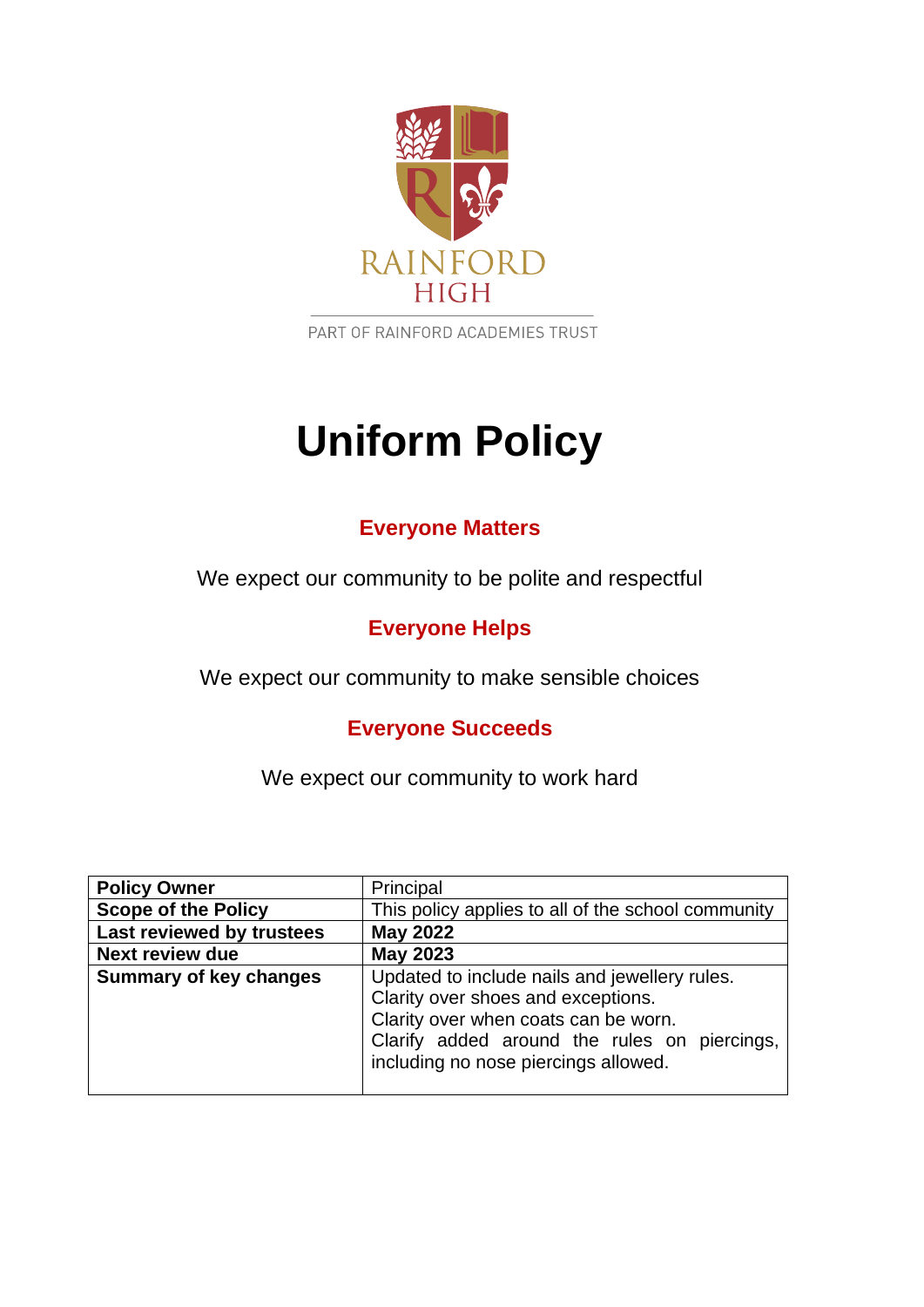# **School Uniform 2021-2022**

- 1.Plain white shirt appropriate for the wearing of a tie.
- 2. School tie available only from school stockists.

**Key Stage 3** – Years 7, 8 and 9: Mid-grey tie with coloured stripe as follows:

- Year 7 Red
- Year 8 Yellow
- Year 9 Blue

**Key Stage 4** - Years 10 and 11: Black tie with coloured stripe as follows:

- Year 10 Green
- Year 11 Red

#### **\* Students keep their coloured stripe as they move through the school.**

- 3. Trousers: Standard school **mid-grey** tailored trousers, full length, straight-legged. Skirt: Plain, **mid-grey** and **knee length** in a style appropriate for school.
- 4. Sweater (optional) plain **mid-grey**, with burgundy stripes around v-neck. Cardigans are not to be worn. Sweater must only be worn under blazer not in place of blazer.

At KS4 students are allowed to wear **black trousers, skirts and jumpers** along with their black tie to denote that they are in Upper School.

#### **Charcoal grey or black trousers, skirts or sweaters will not be allowed in Years 7, 8 and 9.**

5. School Blazer (**burgundy**) with badge - available from school stockists (please note that

badges are no longer sold separately).

- 6. Socks or tights in 'plain' **grey, white or black. (Not patterned).** Only **grey or black** socks may be worn with trousers.
- 7. Footwear **plain black flat heeled** shoes (high heeled shoes are dangerous in school).

 Trainers, canvas shoes/pumps or boots of any description are **not** acceptable. Medical evidence if required for any exceptions.

8. Outdoor coats appropriate for school (sweatshirts with or without hoods are **not**

 acceptable). These must be worn in the building unless permission is given by the Principal.

9. Necklaces, bracelets and rings are **not** permitted in school. No jewellery is allowed